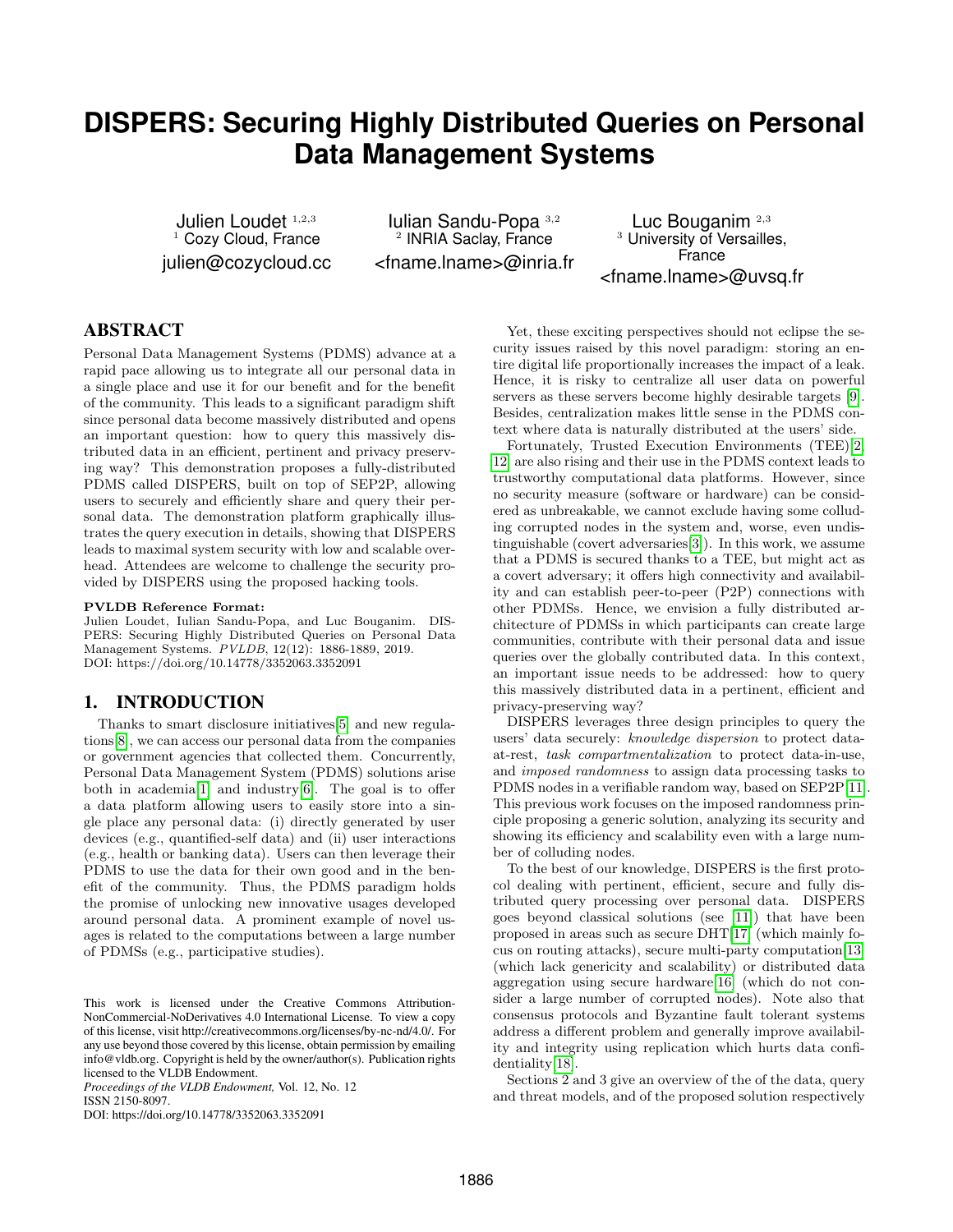(see [\[11\]](#page-3-8) for additional details). Section 4 present the demonstration platform and scenario, also explained in a video [\[10\]](#page-3-13).

## 2. QUERY AND THREAT MODELS

User Profile. To achieve pertinence, each query only targets the subset of PDMSs exposing a given user profile: a structured description indicating the user's attributes (e.g. location, age, interests). Besides pertinence, a second benefit of user profiles is to increase efficiency by not flooding the entire network with each query. A *profile*  $p_i$  extracted by PDMS<sub>i</sub> is a set of concepts  $p_i = \{co_i^1, co_i^2, \ldots, co_i^k\}$ . Each concept co is the concatenation of one or more metadata terms describing its semantics and a value, e.g., location — Versailles, age  $-37$ , occupation  $-$  researcher.

Query Model. We consider classical aggregate queries (e.g., top-k) over the data supplied by the nodes targeted by the query. Such queries allow users to compute generic statistics (e.g., recommendations). In DISPERS, a query is a triplet: (i) target profile – a logical expression of concepts indicating which nodes, called targets, qualify to answer; (ii) *local query* – the expression of the query to be computed locally by each target; and (iii) *aggregate query –* an aggregative expression applied over the local query results.

Let us consider three examples of DISPERS query types: (i) closed item list: given a set of movies find their average grade as given by researchers living in Lisbon; (ii) open item list: get the top-10 ranked movies by researchers living in New York; (iii) statistics: what is the average number of sick leave days in 2017 of researchers living in Paris.

While the data and query model definitions and expressivity are significant issues, the system security is paramount for gaining users' trust and encouraging them to contribute with their data, justifying our focus on privacy preservation.

Threat Model. We make the following assumptions:

(1) Each PDMS device is supplied with a trustworthy certificate attesting that it is genuine. Otherwise, an attacker can emulate nodes (Sybil attack) and master a large proportion of nodes, thus defeating any countermeasure. With the TEE protection, we already offer a certain level of security at the node and system levels. Yet, no hardware security can be described as unbreakable.

(2) Some nodes may be corrupted by a lab attack. A lab attack is the most advanced, comprehensive and invasive hardware attack where the attacker has access to laboratory equipment and performs reverse engineering of a device.

(3)Corrupted nodes are covert adversaries. They only derive from the protocol if they cannot be detected[\[3\]](#page-3-7), as detected malicious behaviors lead to exclusion.

The main objective of DISPERS is to offer protection beyond the TEE security. Therefore, our threat model considers colluding attackers, conducting lab attacks on their PDMS, thus mastering a set of corrupted nodes, called colluding nodes. We assume that the maximum number of colluding nodes mastered by a single or colluding attackers can be (over)estimated and will be used to calibrate DISPERS.

## 3. PROPOSED SOLUTION

Relying on a fully-distributed system requires a communication overlay allowing for efficient node discovery, data indexing and search. A distributed hash table (DHT)[\[15\]](#page-3-14) offers an optimized means to locate the node(s) storing a specific data item. It provides an interface allowing any node to store or search for an item. Hence, DISPERS leverages the classical DHT techniques as a basis for communication efficiency and scalability.

To query our system in a secure and efficient manner, we build a distributed protocol on top of this P2P overlay relying exclusively on PDMS nodes. This implies some unavoidable data disclosure risk whenever a colluding node (covert adversary) is selected as a query actor. Therefore, to maximize the system security, we need to minimize the benefit of corrupting a node. This translates into two requirements: R1: Minimize the private information any node could have access to whenever it is assigned with a data related task. R2: Ensure that an attacker controlling several colluding nodes cannot influence the selection of the processing nodes.

Our query protocol relies on three design principles described below, which, combined, answer both requirements.

**Knowledge dispersion.** No single (or few) node(s) should store a significant amount of sensitive data, unless it owns that data.

To efficiently evaluate a query in DISPERS, we first need to obtain the list of node addresses that match the target profile. This requires the maintenance of a profile index that associates profile concepts to node addresses. The knowledge dispersion design principle aims at protecting the data-atrest which is thus composed of: (i) the profile index; and (ii) the personal data of each PDMS owner (already secured by the TEE). We distributively store the index in the DHT: each node is responsible for a set of concepts and indexes all the node addresses matching one of them. A node that stores a concept index is called a Concept Indexer (CI). Even though the DHT uniformly distributes the knowledge among the nodes, if one were to be corrupted, it could access the entire list of IP addresses it indexes. We reinforce the knowledge dispersion by splitting each IP address into s shares using Shamir's Secret Sharing scheme[\[14\]](#page-3-15). Then, at least  $p \ (p \leq s)$  shares are required to reconstruct the secret. Disclosing a single concept index (i.e., the list of IP addresses sharing this concept) now requires  $p$  colluding nodes which are randomly selected (using the DHT). Based on this distributed profile indexing, a naive query protocol can be easily designed:



Figure 1: Naive protocol

Naive protocol (see Figure 1):

- 1. The querier  $(Q)$  searches the *CIs* using the DHT;
- 2. The CIs reply with the shares of IP address lists;
- 3.  $Q$  selects the final Targets  $(Ts)$  using the target profile;
- 4. Q sends the local query to the Ts;
- 5. The Ts answer with their local results;

6. Q computes the aggregate query result.

However, this protocol exposes two major shortcomings both resulting from the querier's central position. First, a corrupted querier may have access to the list of targets, their local query results and the association between targets and local results, i.e., all the sensitive data! Second, this protocol is not efficient as the querier acts as a bottleneck. Thus, thanks to the first design principle, the data-at-rest is protected, but the  $data\text{-}in\text{-}use$  – used to compute the query result – is still open to attacks.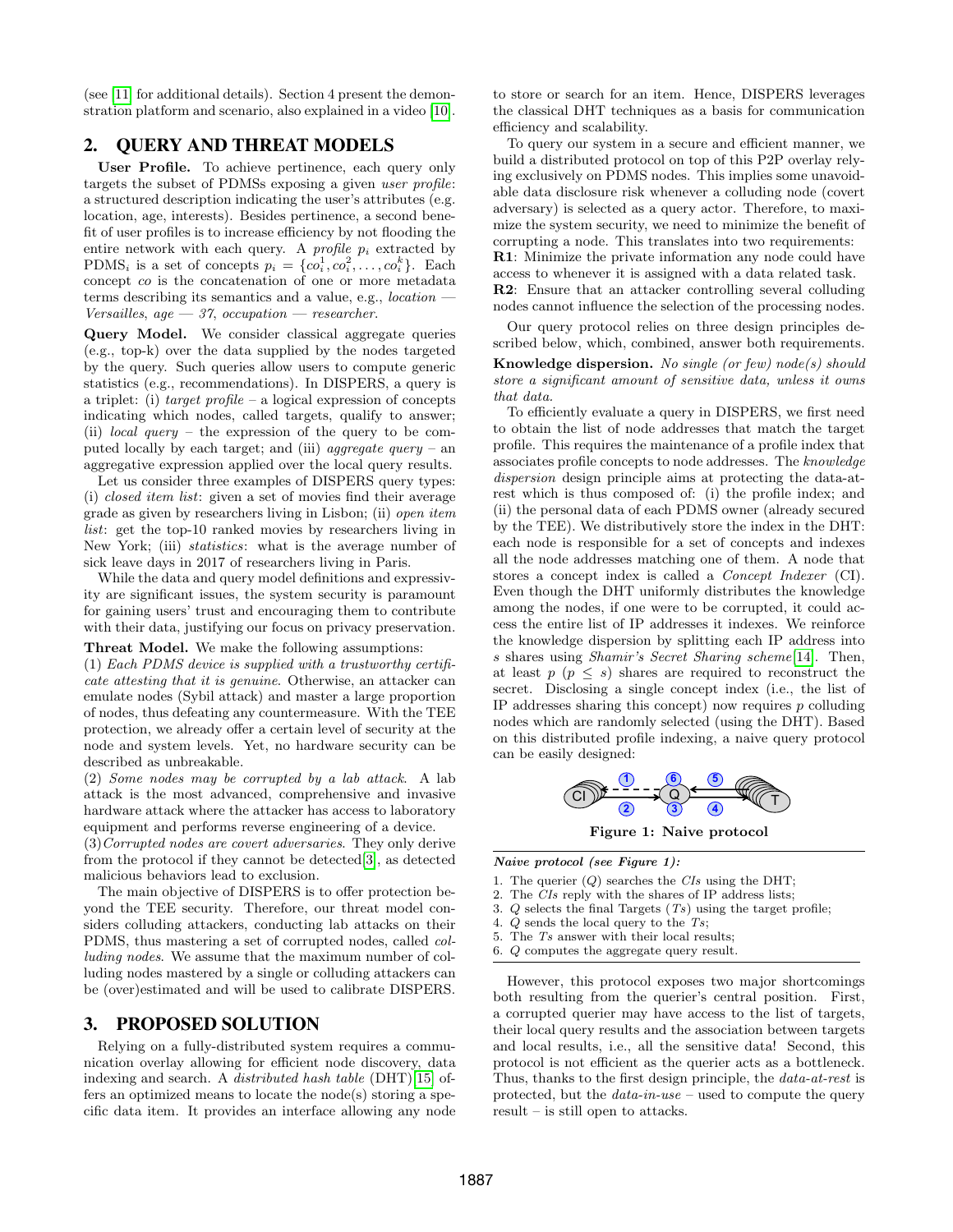

Figure 2: Demonstration platform screenshot

Task compartmentalization. The execution must be split into atomic tasks assigned to distinct actors who must have access to the minimum information to perform their task.

Analyzing the naive protocol leads to identifying three different roles cumulated by the querier: (1) contacting the  $CIs$  (step 1), (2) finding the targets (steps 3 and 4), and (3) computing the aggregate query (step 6).

Applying task compartmentalization leads to new actors definition: the Target Finders (TF) determining the relevant nodes based on the target profile, and the Data Aggregators (DA) aggregating the individual results to obtain the (and avoid bottlenecks), we consider having several TFs and DAs. Considering several DAs requires defining the Main Data Aggregator (MDA) which performs the final aggregation of the partially aggregated results. We can propose a second, more robust, protocol:

Compartmentalized protocol (see Figure 2, top-left corner)

- 1. Q selects the actors and searches (DHT) for the CIs;
- 2. The CIs distribute their shares of IP addresses to the TFs;
- 3. The  $TFs$  apply the target profile and contact the targets  $(Ts)$
- using anonymous communications (e.g., TOR like[\[7\]](#page-3-16))<sup>[1](#page-2-0)</sup> ; 4. The Ts send their local results to a randomly chosen DA, still
- using anonymous communications; 5. The DAs compute and send partial aggregates to the MDA;
- 6. The MDA computes the final result.

Distributing the query processing on distinct actors increases parallelism and thus efficiency. More importantly, it offers a maximum degree of task compartmentalization:, i.e., inter-task, involving distinct dedicated actors for both target computation and data aggregation tasks; and intratask, since several actors are chosen for each query task. Moreover, the metadata is also compartmentalized as only the required information is given to the query actors and, when possible, even pseudonymized. Nevertheless, an attacker controlling several nodes may influence the choice of query actors to control some TFs and DAs and obtain confidential data. We thus need to enforce a random selection. Imposed randomness. Actors must be randomly selected, and that selection cannot be influenced by an attacker [\[11\]](#page-3-8).

query result. To further reduce the potential data disclosure  $\frac{1}{2}$  in Figure 2), hand the point of the potential on This principle is applied by (1) imposing the location of nodes in the DHT (based on their public key); (2) selecting  $k$  nodes in a small region "around" the querier (Region 1 in Figure 2);  $k$  and the region size are computed based on the maximum number of colluding nodes in the system such that the region "never" includes  $k$  or more colluding nodes (probabilistic guarantees), i.e., at least one is honest – these nodes are called legitimate nodes; (3) using these nodes to generate a verifiable random number in a distributed fashion following an algorithm based on CSAR[\[4\]](#page-3-17); (4) using this random number to designate a location in the DHT overlay, around which the actors will be selected randomly, by k legitimate actors list builders located in Region 2 of Figure 2. Actors must be located in a region (Region 3 in Figure 2) which size is computed based on the number of needed actors, still using probabilistic guarantees.

Thus, our protocol answers the requirement R1 by applying the knowledge dispersion and task compartmentalization principles to protect, respectively, the data-at-rest and the data-in-use during the query evaluation process. Requirement R2 is addressed by applying the *imposed randomness* principle in the selection of the nodes processing a query.

This guarantees that an attacker cannot obtain more private information than she can get by observing the data randomly reaching her corrupted nodes. Thus, the impact of an attack remains proportional to the number of colluding nodes, which is the best situation in our context. While, in theory, our protocol is agnostic to the proportion of colluding nodes, a large proportion of colluding nodes mastered

<span id="page-2-0"></span><sup>&</sup>lt;sup>1</sup>The goal of the anonymous communications (steps 2 and 3) is to prevent an attacker spying the communications of the TFs or DAs from learning the targets' IP addresses w.r.t. a given query.